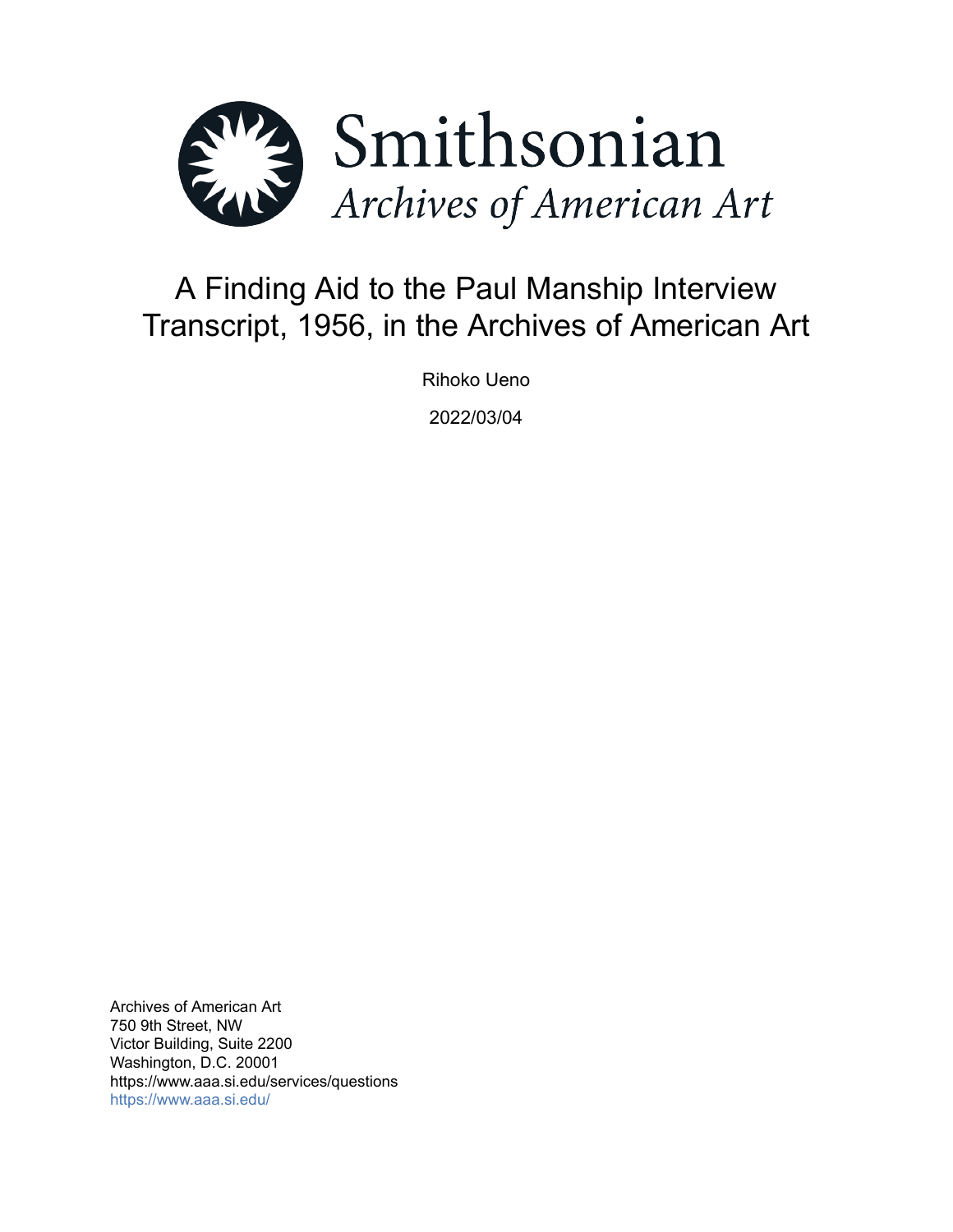## **Table of Contents**

<span id="page-1-0"></span>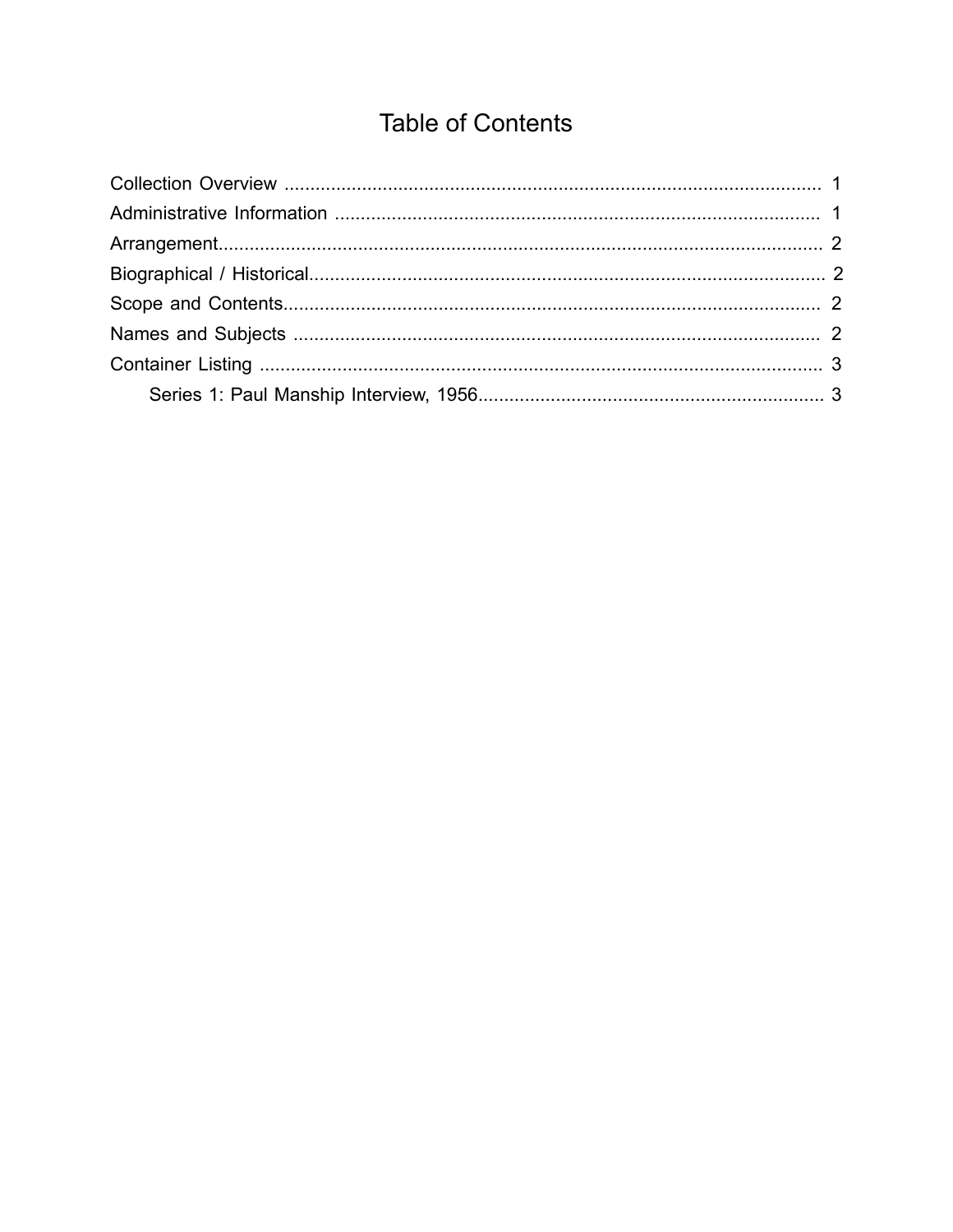## <span id="page-2-0"></span>**Collection Overview**

| <b>Repository:</b> | Archives of American Art                                                                                                                                                                                                                                                                                                                                                                                                                                                                                                                                                                                                                                                                                                                                                                                                                    |
|--------------------|---------------------------------------------------------------------------------------------------------------------------------------------------------------------------------------------------------------------------------------------------------------------------------------------------------------------------------------------------------------------------------------------------------------------------------------------------------------------------------------------------------------------------------------------------------------------------------------------------------------------------------------------------------------------------------------------------------------------------------------------------------------------------------------------------------------------------------------------|
| Title:             | Paul Manship interview transcript                                                                                                                                                                                                                                                                                                                                                                                                                                                                                                                                                                                                                                                                                                                                                                                                           |
| Date:              | 1956                                                                                                                                                                                                                                                                                                                                                                                                                                                                                                                                                                                                                                                                                                                                                                                                                                        |
| Identifier:        | AAA.manspaul2                                                                                                                                                                                                                                                                                                                                                                                                                                                                                                                                                                                                                                                                                                                                                                                                                               |
| Creator:           | Manship, Paul, 1885-1966                                                                                                                                                                                                                                                                                                                                                                                                                                                                                                                                                                                                                                                                                                                                                                                                                    |
| Extent:            | 0.01 Linear feet                                                                                                                                                                                                                                                                                                                                                                                                                                                                                                                                                                                                                                                                                                                                                                                                                            |
| Language:          | English.                                                                                                                                                                                                                                                                                                                                                                                                                                                                                                                                                                                                                                                                                                                                                                                                                                    |
| Summary:           | This interview of sculptor Paul Manship was conducted by the<br>Columbia University Oral History Research Office, New York City, in<br>1956 and is 70 pages long. Manship recalls his family background and<br>growing up in Jackson, Mississippi; his early art education; working as<br>a studio assistant for Solon Borglum and later Isidore Konti; studying<br>animal anatomy with Borglum; his trip to Spain with Hunt Diederich;<br>his three-year fellowship at Pierpont Morgan Memorial, commissioned<br>works such as the Bronx Zoological Garden gates, Pail J. Rainey<br>Memorial Gateway; collaborations with architects; his friendship with<br>John Singer Sargent; Manship's studio in Paris; the New York World's<br>Fair, 1939; and exhibitions of his sculpture. There are two copies of the<br>interview in the folder. |

## <span id="page-2-1"></span>**Administrative Information**

#### Acquisition Information

The Paul Manship interview was transferred from the Library of the National Museum of American Art, Smithsonian Institution, to the Archives of American Art in 1991.

#### Related Materials

Also found in the Archives of American Art is an oral history interview with Paul Manship conducted by John Morse on February 18, 1959; a Paul Manship letter to Dr. Hugh stalker; Paul Manship estate papers; and Paul Manship papers.

#### Available Formats

This collection is available on 35mm microfilm reel 5044 (fr. 1057-1130) at the Archives of American Art offices and through interlibrary loan.

#### Processing Information

The collection was processed, and a finding aid prepared by Rihoko Ueno in 2022.

#### Preferred Citation

Paul Manship interview transcript, 1956. Archives of American Art, Smithsonian Institution.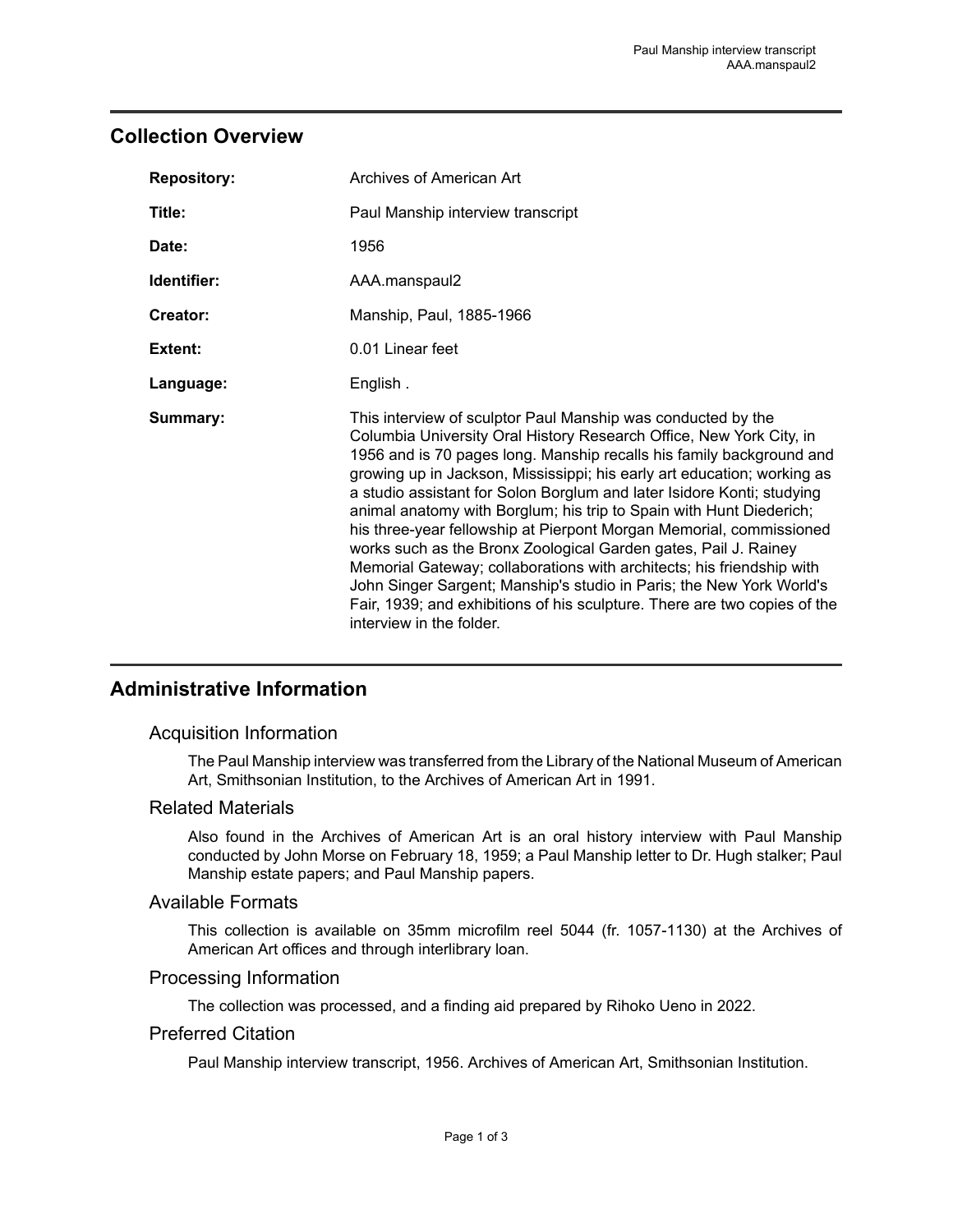#### **Restrictions**

This collection is open for research. Access to original papers requires an appointment and is limited to the Archives' Washington, D.C. Research Center.

#### Conditions Governing Use

The Archives of American Art makes its archival collections available for non-commercial, educational and personal use unless restricted by copyright and/or donor restrictions, including but not limited to access and publication restrictions. AAA makes no representations concerning rights and restrictions and it is the user's responsibility to determine whether rights or restrictions exist and to obtain any necessary permission to access, use, reproduce and publish the collections. Please refer to the Smithsonian's Terms of Use for additional information.

## <span id="page-3-1"></span>**Biographical / Historical**

Paul Manship (1885-1966) was a sculptor based in New York, N.Y.

## <span id="page-3-2"></span>**Scope and Contents**

This interview of sculptor Paul Manship was conducted by the Columbia University Oral History Research Office, New York City, in 1956 and is 70 pages long. Manship recalls his family background and growing up in Jackson, Mississippi; his early art education; working as a studio assistant for Solon Borglum and later Isidore Konti; studying animal anatomy with Borglum; his trip to Spain with Hunt Diederich; his three-year fellowship at Pierpont Morgan Memorial, commissioned works such as the Bronx Zoological Garden gates, Pail J. Rainey Memorial Gateway; collaborations with architects; his friendship with John Singer Sargent; Manship's studio in Paris; the New York World's Fair, 1939; and exhibitions of his sculpture. There are two copies of the interview in the folder.

## <span id="page-3-0"></span>**Arrangement**

Due to the small size of this collection the papers are arranged as one series.

## <span id="page-3-3"></span>Names and Subject Terms

This collection is indexed in the online catalog of the Smithsonian Institution under the following terms:

Subjects:

Sculpture, American

Types of Materials:

**Interviews** 

Occupations:

Sculptors -- New York (State) -- New York